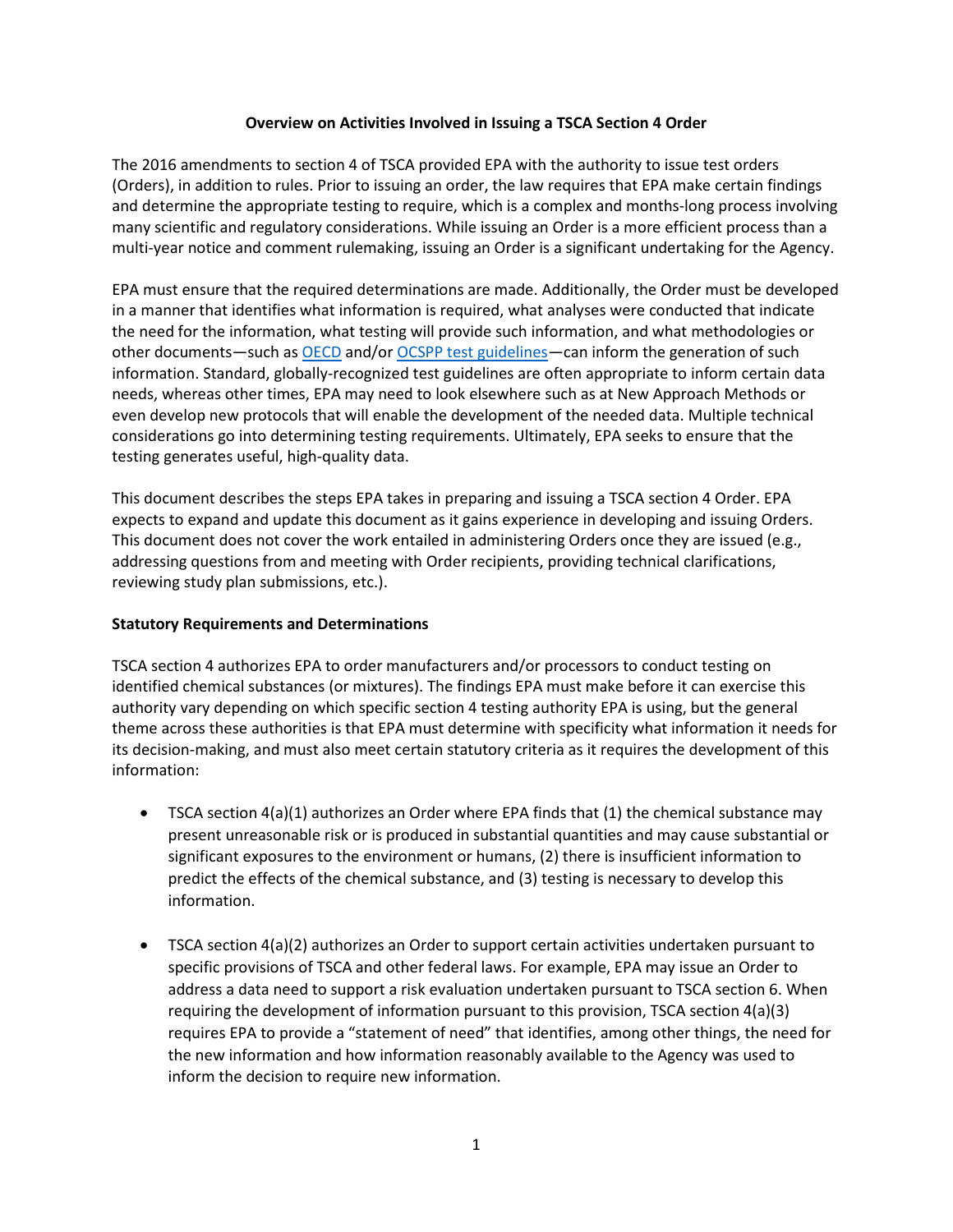- TSCA section 4(a)(4) states that EPA, "shall employ a tiered screening and testing process, under which the results of screening-level tests or assessments of available information inform the decision as to whether 1 or more additional tests are necessary." When EPA requires the development of information under section 4, EPA must design a tiered-testing strategy (e.g., determine which screening-level tests would inform additional testing), unless EPA identifies information that suggests advanced testing should be required. It typically takes EPA weeks to months to complete these tasks, depending on the complexity of the tiered testing being considered.
- TSCA section 4(h), which is entitled "Reduction of testing on vertebrates", requires that EPA reduce or replace the use of vertebrate animals to the extent practicable and scientifically justified. EPA must not only consider reasonably available existing information prior to requiring vertebrate testing, but must also encourage the use of scientifically valid test methods that reduce or replace the use of vertebrate animals (provided that those methods will provide information of equivalent or better scientific quality and relevance). If EPA requires vertebrate testing in an Order issued under 4(a)(2), the Agency must explain why such testing is needed. EPA is also encouraged under section 4(h)(2) to group chemicals into "scientifically appropriate categories" to reduce testing on the substances within the category. These considerations typically also take EPA weeks to months to address depending on the complexity of the methods being considered.

In addition to the statutory requirements and determinations, before an Order can be issued, EPA must also estimate the burden of an Order on the recipient(s). This step requires EPA to estimate the time required for and cost of the testing it is ordering as well as the number of recipients subject to such testing requirements. EPA may need to consult with testing laboratories to estimate the costs of specific tests. This is because in addition to TSCA, EPA must also comply with the Paperwork Reduction Act (PRA) by providing an Information Collection (IC), which summarizes the estimated burden for clearance of each Order, to the Office of Management and Budget (OMB). Developing burden information can take anywhere from weeks to months, and the OMB review process can also take a month or more, which includes time for the internal processing steps required to submit an IC to OMB.

Addressing the statutory requirements typically takes at least several months. When added to the time it typically takes to estimate the burden, identify Order recipients, and prepare for OMB review and issuance of the Order, it is not uncommon for the entire process to require 6 months or longer. Many of the statutory requirements interrelate in that EPA can work on them concurrently, and a high-level description of such activities is described below in the Determining Testing Needs and Requirements and Order Development Process sections of this document. Certain activities, such as estimating burden and developing ICs, require EPA to first determine what testing is appropriate. EPA anticipates that it will become more efficient in making findings to support Orders as it gains experience in using its Order authority.

### **Determining Testing Needs and Requirements**

To issue a TSCA section 4 Order, EPA must determine what information is needed as well as adhere to the statutory requirements summarized above. The available information and understanding of chemical substances varies. For instance, for some chemical substances (e.g., those that may have been recently reviewed as new chemical pre-manufacture notices, or substances that have already been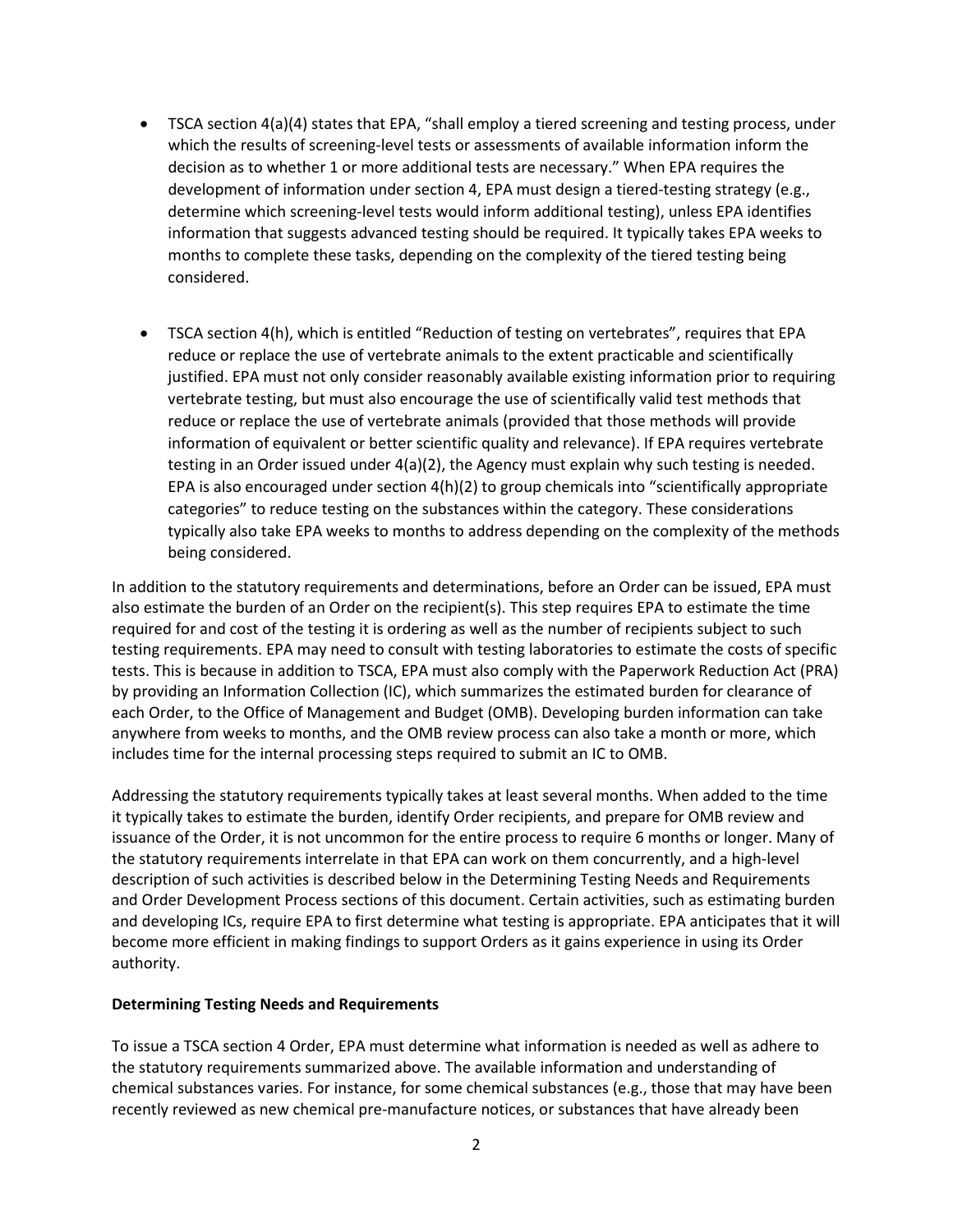designated as high-priority substances for risk evaluation) EPA will already know a fair extent of what hazard and exposure data are reasonably available, as well as how the chemical substance is used and what exposure concerns might exist. However, for other chemical substances (e.g., most PFAS, the thousands of chemical substances grandfathered onto the 1976 TSCA inventory that have not subsequently undergone review, etc.), EPA will need to spend more time and resources determining what information on the substance is reasonably available, which may include reviewing multiple internal and external data resources. This work typically takes weeks to months depending on the chemical. Ultimately, the consideration of reasonably available hazard and exposure data is a fundamental process EPA undertakes prior to issuing an Order.

Once EPA has determined what information is required, it must consider what testing would produce such information (see TSCA section  $4(a)(1)$  and  $4(a)(3)$ ). EPA reviews whether available testing methods and guidance—including OECD, OCSPP, or other standardized test guidelines—would produce the needed information. If available testing methods to produce the needed information do not exist, test protocols may need to be developed by EPA *de novo*. This review includes ensuring that testing pursuant to an identified method or methods would produce consistent and scientifically relevant results for the chemical substance. EPA staff working on the Order consult with experts throughout the Agency and, as applicable, with experts outside EPA (e.g., the Occupational Safety and Health Administration). This work often takes several months to complete. EPA anticipates that these consultations will decrease in frequency and scope as it gains experience in identifying and assembling a library of applicable test guidelines.

While standardized test methods typically provide general protocols to follow to ensure that the conduct of the testing and reporting are appropriate, EPA may need to require additional metadata and parameters that are essential to yield data that will ultimately be fit for its intended purpose. Collaborating with technical experts inside and outside of EPA to define these metadata and parameters may add weeks to months to Order development.

### **Order Development Process**

EPA developed the procedures and infrastructure for developing TSCA Orders *de novo* since the law was amended in 2016. The Agency is learning from and refining this process with feedback from internal reviews and Order recipients. EPA expects that additional experience and feedback will continue to lead to efficiencies and other improvements. With time, these steps should become more systematized, and therefore quicker to complete.

Once EPA determines its specific testing needs, as described above, drafting the Order and determining the burden associated with the Order can take an additional several months. EPA anticipates it will complete the steps described below more quickly as it gains experience in using its Order authority.

One Order is often issued to multiple companies that manufacture and/or process the chemical substance. EPA must identify these companies and their associated points of contacts. To do this, EPA reviews EPA databases (e.g., the Chemical Information System (CIS) that stores TSCA data and the Toxics Release Inventory (TRI), among other sources) and external sources (e.g., Safety Data Sheets) to identify such manufacturers and/or processors. To improve the transparency of the process, EPA also tries to address confidential business information (CBI) claims that prevent EPA from publicly connecting a company to the chemical substance prior to issuing Orders. Based on EPA's experience to date, this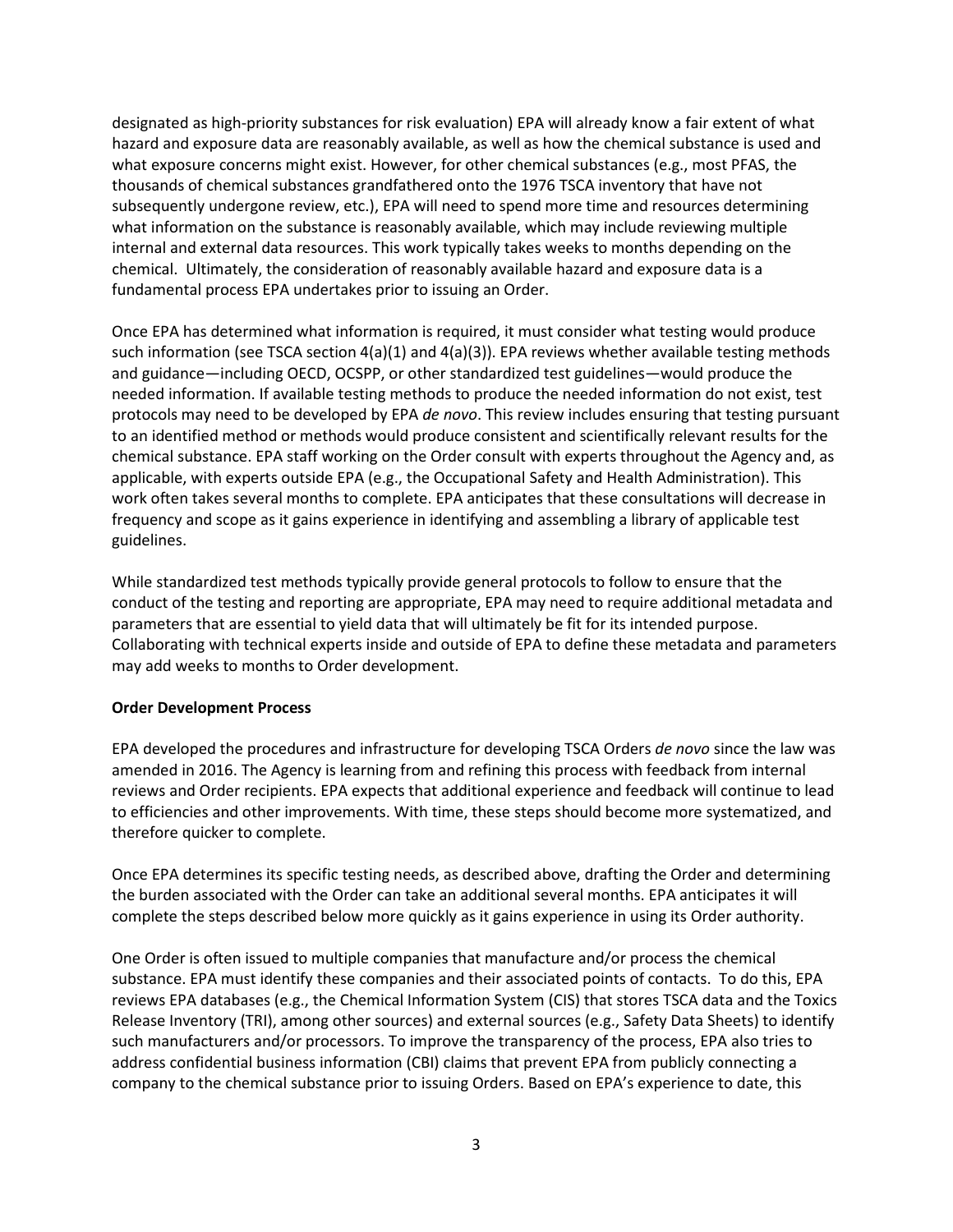process can take anywhere from a week to a month (or more) depending on how many companies are identified and whether CBI claims that associate the company(ies) with the substance exist.

Once EPA identifies the recipients of the Order, the Agency uses EPA data, company websites, and other resources to determine a Point of Contact (POC) for each company, who is authorized to receive service on the company's behalf. The Agency then contacts the POCs to request that they confirm they are able to represent their company for purposes of an Order or to help identify a different POC, as appropriate. EPA also uses this communication to answer advance questions companies might have and help prepare the companies ahead of the Order's issuance. This pre-issuance outreach the Agency now conducts as a matter of course generally takes up to a few weeks to complete, depending on how many entities may be subject to the Order.

EPA has recently developed TSCA section 4 Order templates. There is a template that details the process for responding to the Order and other overarching topics related to the Order. EPA has been continually refining this template as the Agency learns from past Orders, as well as in response to feedback provided by stakeholders. EPA maintains additional templates that are used by the technical staff to describe the testing needs and specify particular requirements for each identified testing need (e.g., compositions of chemical substance to test, test species, conditions of testing, etc.). These various templates are then merged to create each specific Order. Because TSCA Section 4 provides unique statutory requirements for issuing an Order depending on which specific basis for the Order is being relied upon, EPA has developed unique template text associated with each of the TSCA section 4 provisions when using a given provision for the first time (see TSCA sections  $4(a)(1)(A)(i)$ ,  $4(a)(1)(A)(ii)$ , 4(a)(2)(A), and 4(a)(2)(B)).

EPA's issuance of Orders has also necessitated improvements to its IT infrastructure to manage the Orders and the information they generate. The Central Data Exchange (CDX) reporting application and backend tools used to access information submitted via the CDX application are continuously refined to support the receipt and management of information from hundreds of entities and facilitate transferring the information into a workflow that is being developed and refined as it is simultaneously implemented. Once an Order is signed, EPA enters the Order information into the reporting application that recipients will use to respond to the Order, which generates a unique identifier that the recipient will use when logging into the reporting application. EPA notifies each recipient's POC of the issued Order, providing the unique identifier. Whenever EPA updates the template and/or response process recipients will follow for a given Order, the Agency must make conforming edits to the CDX reporting application before issuing the Order. Support for the IT infrastructure work currently relies on mostly the same staff that develop and administer the Orders, given existing resources.

### **Finalizing an Order for Issuance**

Once an Order is drafted, it undergoes a thorough review process that includes a legal review to ensure that the Order meets applicable requirements, programmatic review to ensure that the Order provides sufficient information for recipients to understand and respond to the Order, a technical review to ensure that the requirements were incorporated correctly via the templating process and finally, management review. These review processes often prompt additions or improvements to the Orders (e.g., further clarifications to testing requirements), and can take a few weeks.

As described herein, creating an Order, starting with the templating process, determining and adding the testing requirements and conducting all appropriate reviews takes at least six months, depending on